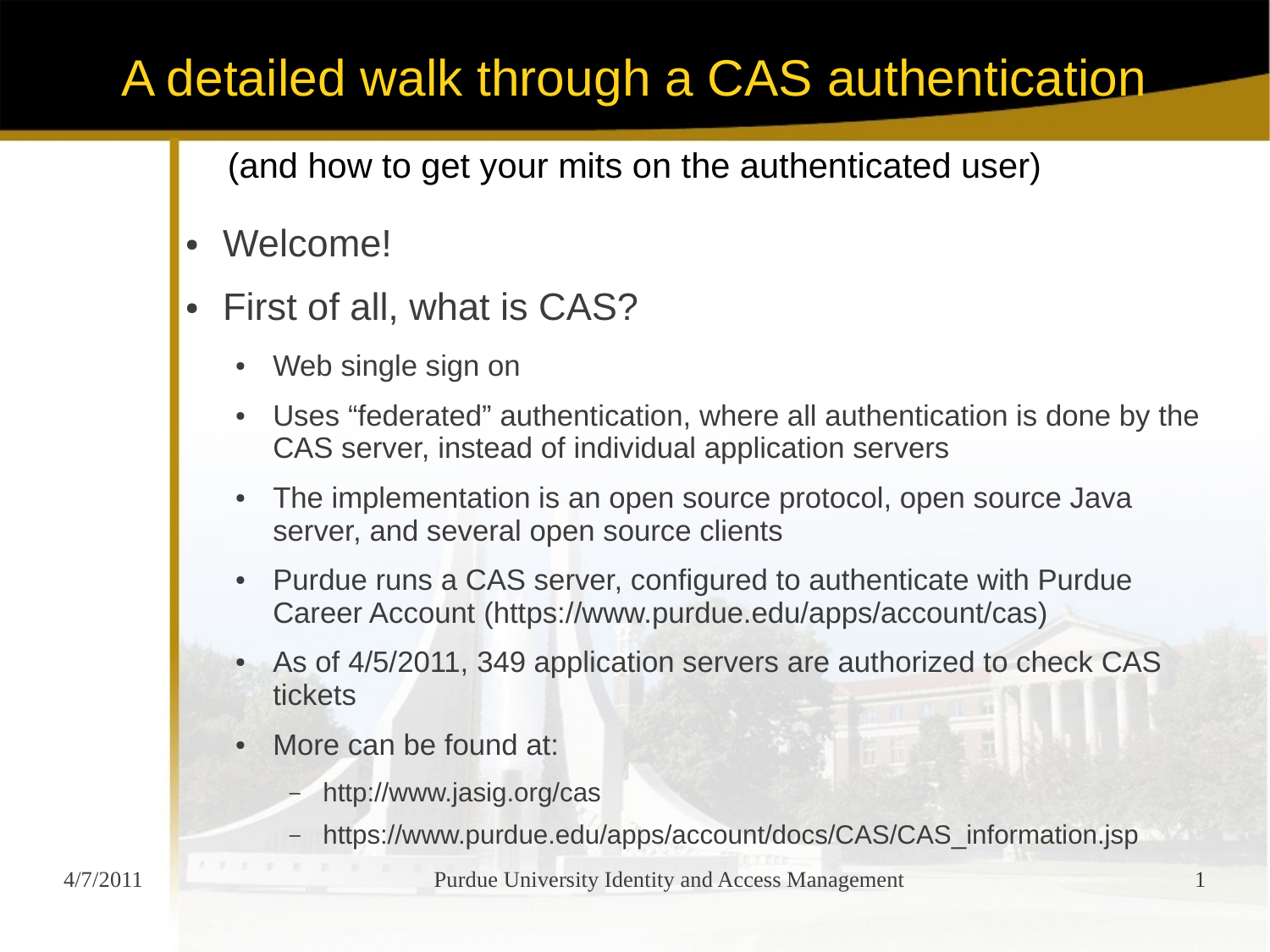- There are three machines in this game
	- a) Browser
	- b) Application server
		- Configured with a CAS client to require authentication for certain urls
	- c) CAS server (http://www.jasig.org/cas)
		- Serves CAS login web page and authenticates users
		- Issues TGT cookie (ticket granting ticket) so user does not have to login every redirect to CAS server
		- Redirects back to application server with ticket=ST-xxx service ticket in url for CAS client to check
		- Validates CAS service tickets for application servers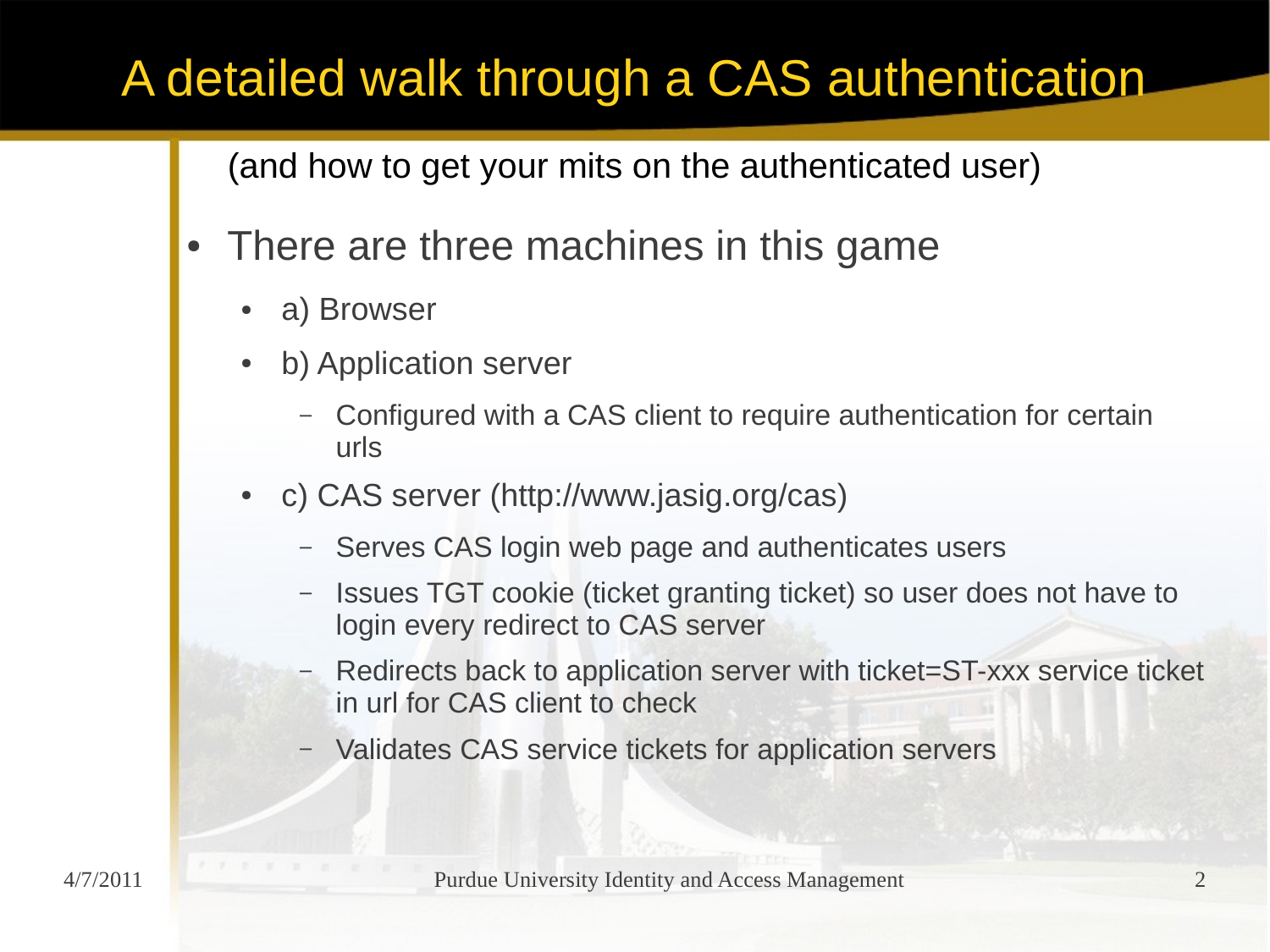### (and how to get your mits on the authenticated user)

### Browser CAS server sampleapp 1) initial request 2) redirect to CAS login page with service=url\_back\_to\_sampleapp\_page 3) request CAS login page 4) html for CAS login page 5) POST login and password 6) set CASTGC cookie and redirect to sampleapp with ticket=ST-xxx 7) back to initial request, with ticket=ST-xxx (the service ticket) 8) validate ST-xxx service ticket 9)ticket validation response 10) sampleapp responds with application page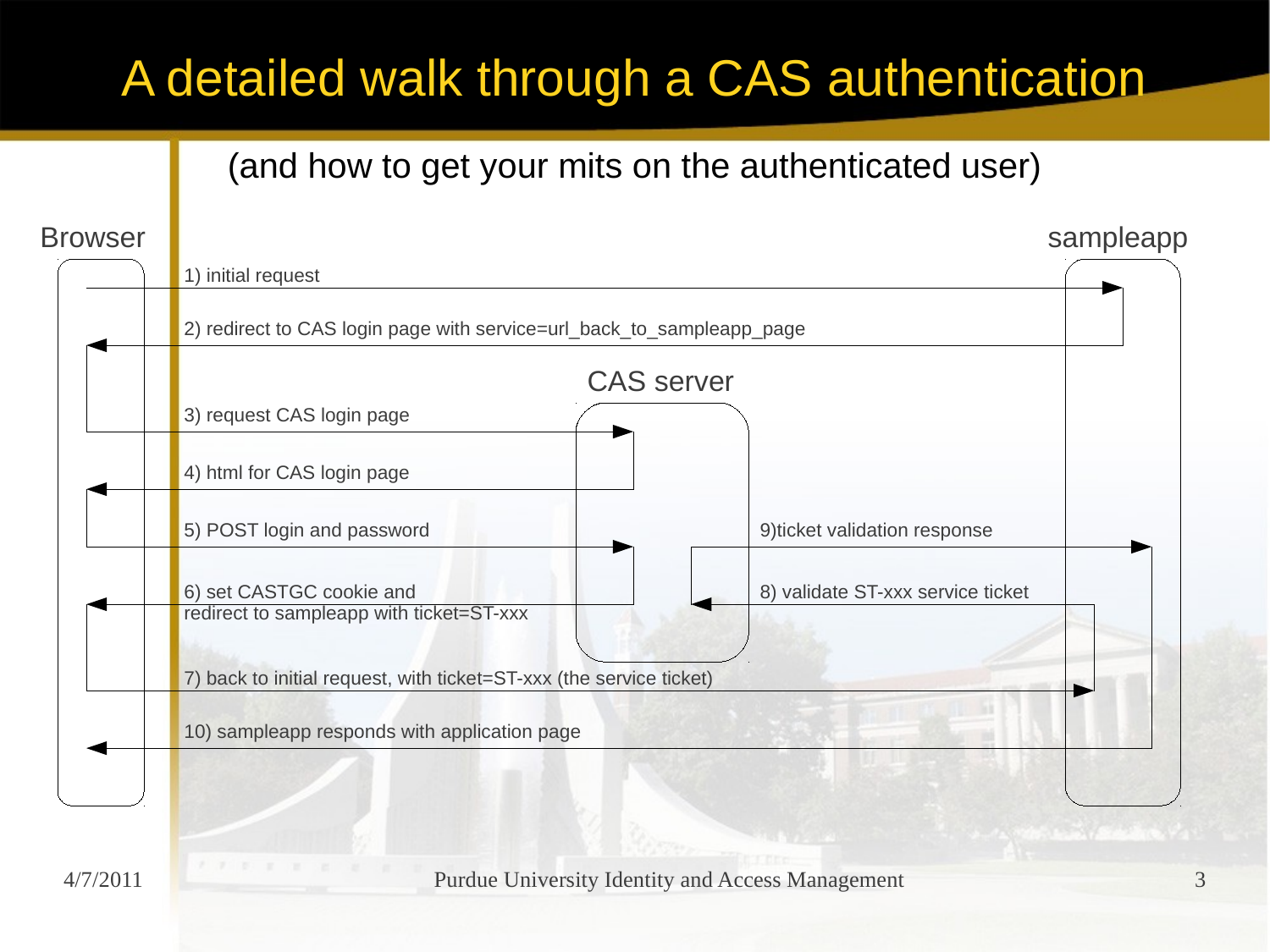- Step  $1$  initial request
	- "sampleapp" application server is configured with a CAS client to require authentication for certain urls (in this example /test)
	- User with browser accesses /test on sampleapp
	- If browser does not already have session on sampleapp, sampleapp transfers control to the CAS client
	- If the CAS client does not see a ticket parameter in the request, user is redirected back to the CAS login page with service=url\_to\_return\_to, in this example http://localhost:8080/sampleapp/test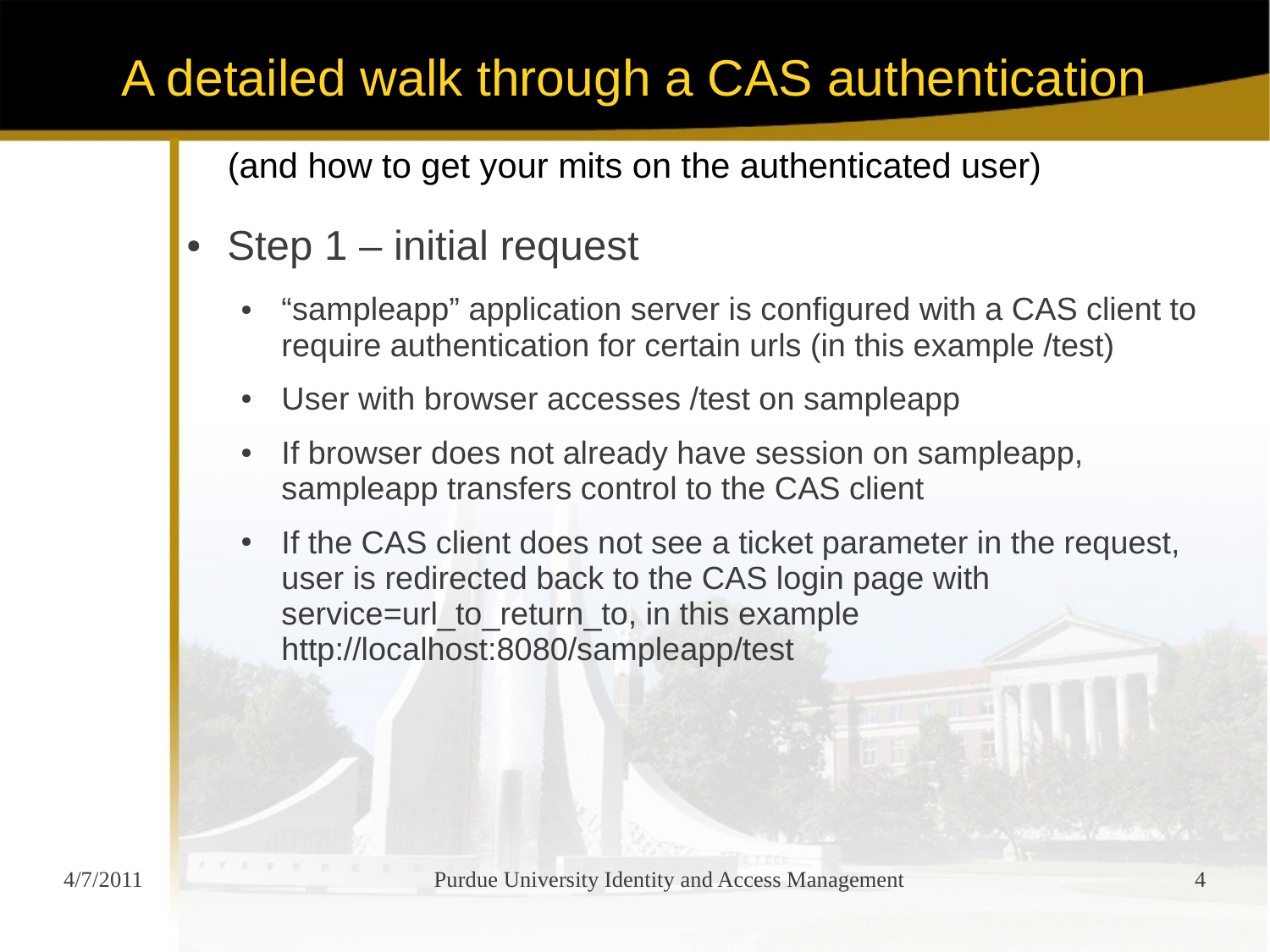- Step 2 redirect to CAS login page
	- User is redirected back to CAS server for authentication
	- Application server (sampleapp) logs

```
20110329 09:16:46,843 DEBUG 
[org.jasig.cas.client.authentication.AuthenticationFilter]  <no ticket and no 
assertion found>
20110329 09:16:46,843 DEBUG 
[org.jasig.cas.client.authentication.AuthenticationFilter]  <Constructed service 
url: http://localhost:8080/sampleapp/test/>
20110329 09:16:46,844 DEBUG 
[org.jasig.cas.client.authentication.AuthenticationFilter]  <redirecting to 
"https://www.purdue.edu/apps/account/cas-server-uber-webapp-3.4.6/login?service=
2F%2Flocalhost%3A8080%2Fsampleapp%2Ftest%2F">
```

```
application server access log:
0:0:0:0:0:0:1 - - [29/Mar/2011:09:16:46 -0400] "GET /sampleapp/test/ HTTP/1.1"
302 -
```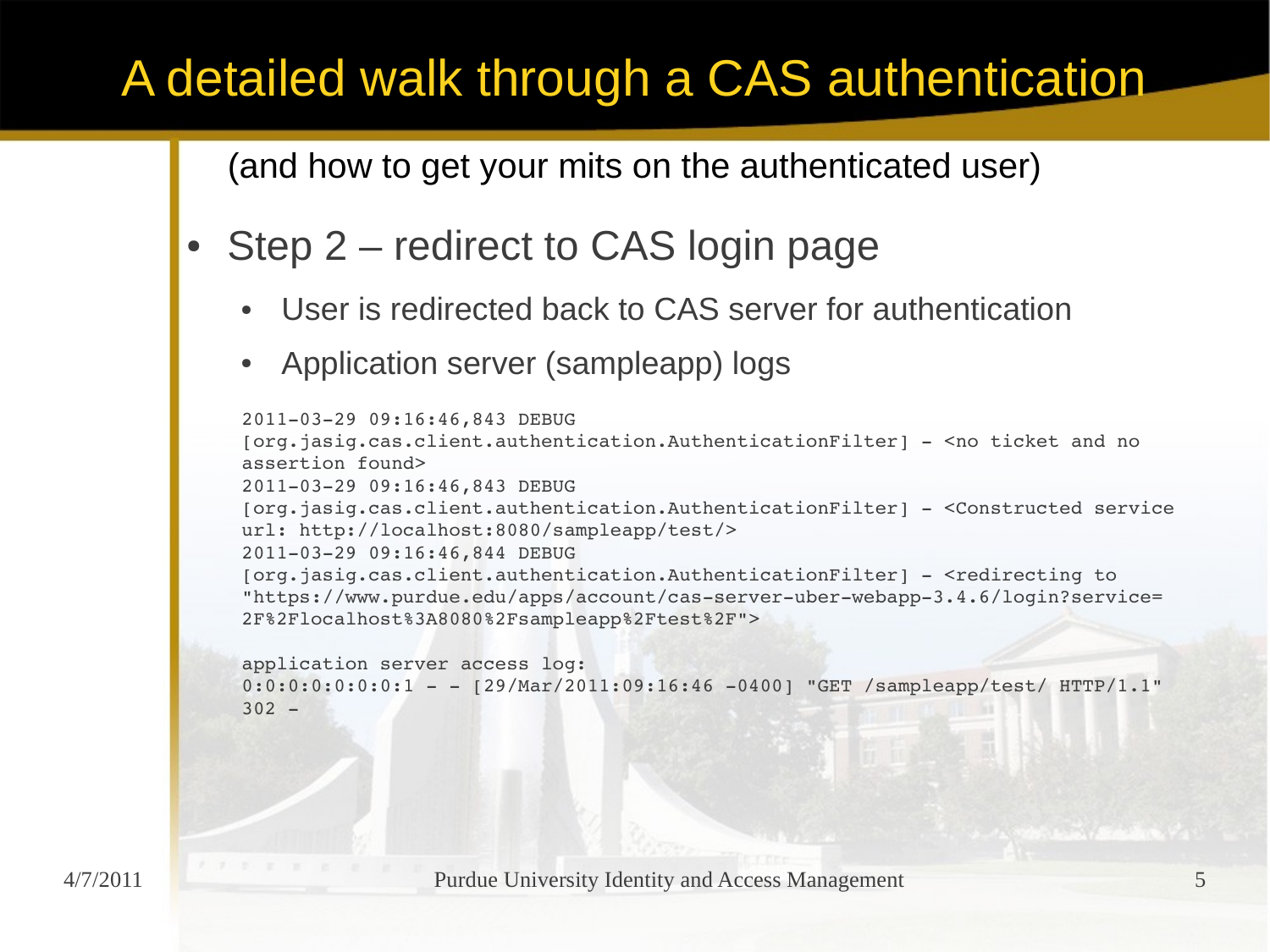- Step 3 browser requests CAS login page
	- CAS server checks for its CASTGC cookie (ticket granting ticket), if it's there, user is already authenticated via CAS, skip to step 6 and redirect back to sampleapp with a service ticket
	- If no CASTGC is present, serve browser the CAS login page
	- CAS server access log:

```
0:0:0:0:0:0:1 - [29/Mar/2011:09:16:47 -0400] "GET /cas-server-uber-webapp-
3.4.6/login?service=http%3A%2F%2Flocalhost%3A8080%2Fsampleapp%2Ftest%2F HTTP/1.1" 
200 6935
```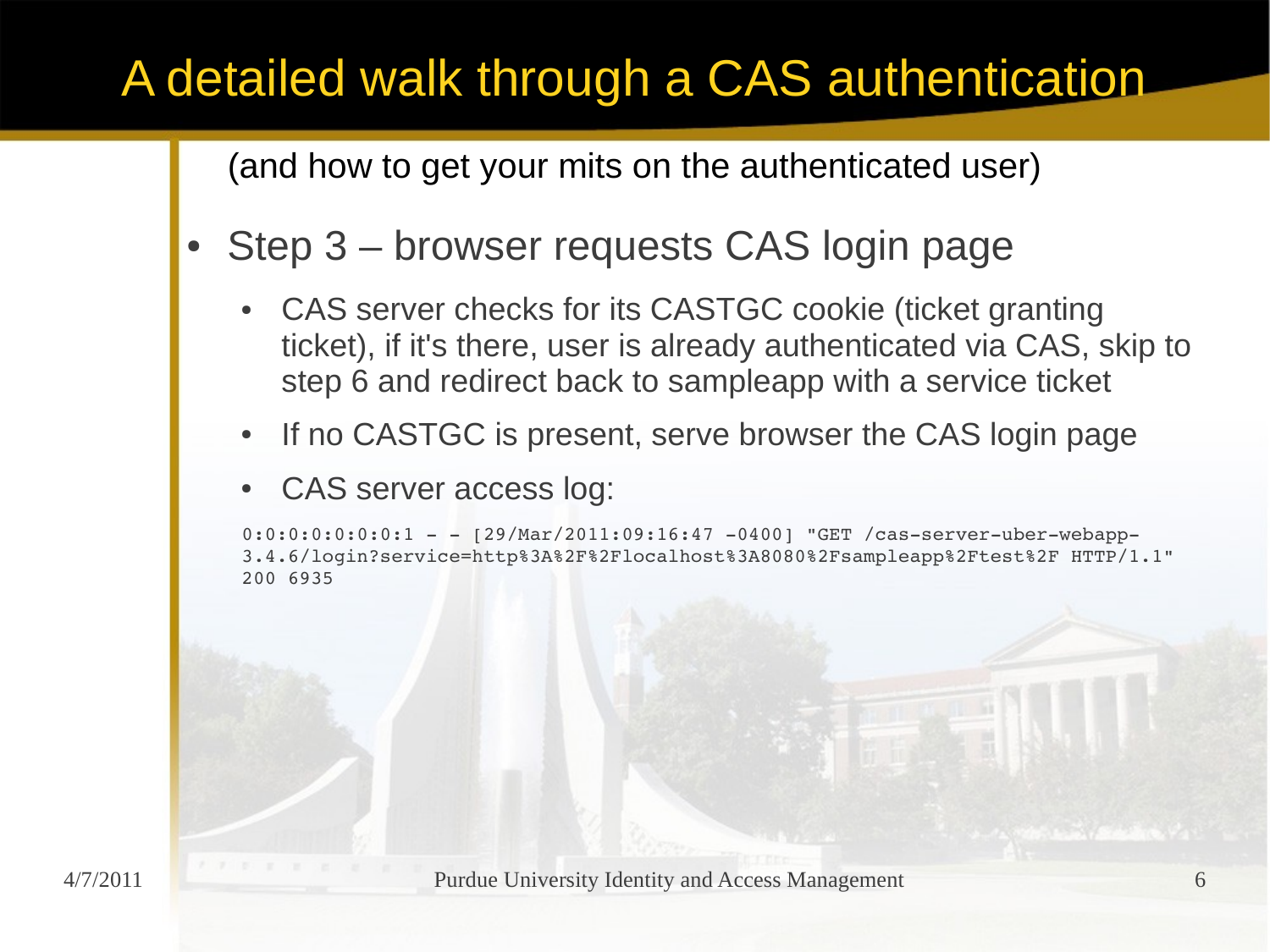- Step  $4 CAS$  server sends login page to browser
	- This is nice because application servers do not need to
		- maintain their own login page
		- maintain login/password credentials to do the actual authentication
		- even see the password, it's between the browser and CAS server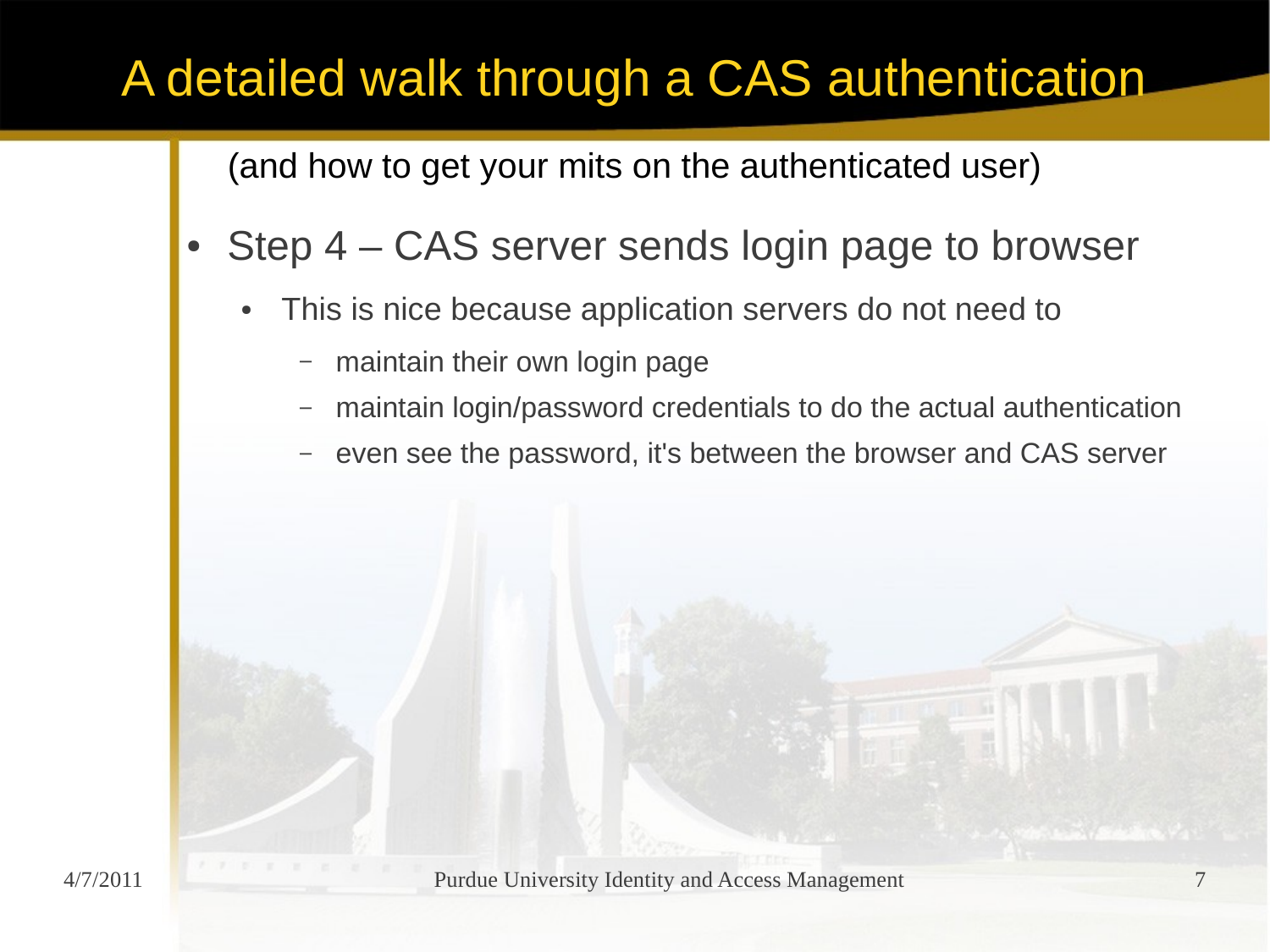- Step 5 browser POSTs login/password to CAS server
	- CAS server checks login and password, if authentication fails serve another login page to browser
	- Too many unsuccessful authentication attempts in a short period of time will result in a "lockout", where authentication will always fail for a 15 minute lockout period
	- CAS server access log:

```
0:0:0:0:0:0:1 - 129/Mar/2011:09:16:52 -0400 "POST /cas-server-uber-webapp-
3.4.6/login?service=http%3A%2F%2Flocalhost%3A8080%2Fsampleapp%2Ftest%2F HTTP/1.1" 
302 -
```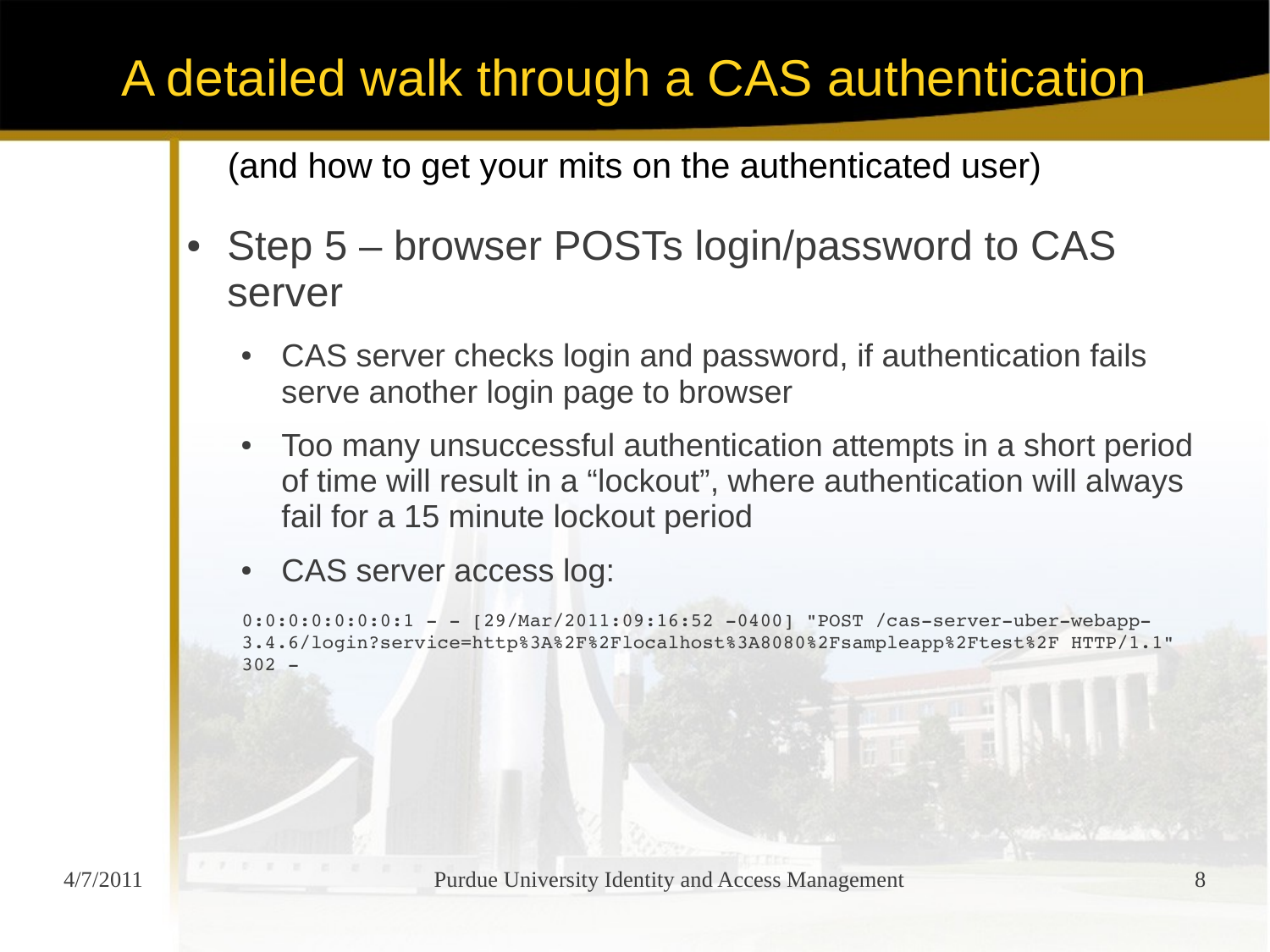- Step  $6 CAS$  server redirects back to application server
	- A ticket granting ticket TGT-xxx is stored on the CAS server, and set as a CASTGC cookie
	- A service ticket is issued for the application (http://localhost:8080/sampleapp/test/) and sent as a parameter back to the application server

```
20110329 09:16:52,208 DEBUG 
[org.jasig.cas.web.support.CookieRetrievingCookieGenerator]  <Added cookie with 
name [CASTGC] and value [TGT-1-wKQjkOhweJE6MMTNCqTwv6WojMDBL61GISejnyCfiqrMFCumYu-
cas]>
2011-03-29 09:16:52,214 DEBUG [org.jasig.cas.ticket.registry.DefaultTicketRegistry]
- <Added ticket [ST-1-bdqbwHIReBonmaudvxJl-cas] to registry.>
2011-03-29 09:16:52,214 INFO [org.jasig.cas.CentralAuthenticationServiceImpl] -
<Granted service ticket [ST1bdgbwHIReBonmaudvxJlcas] for service 
[http://localhost:8080/sampleapp/test/] for user [jott]>
```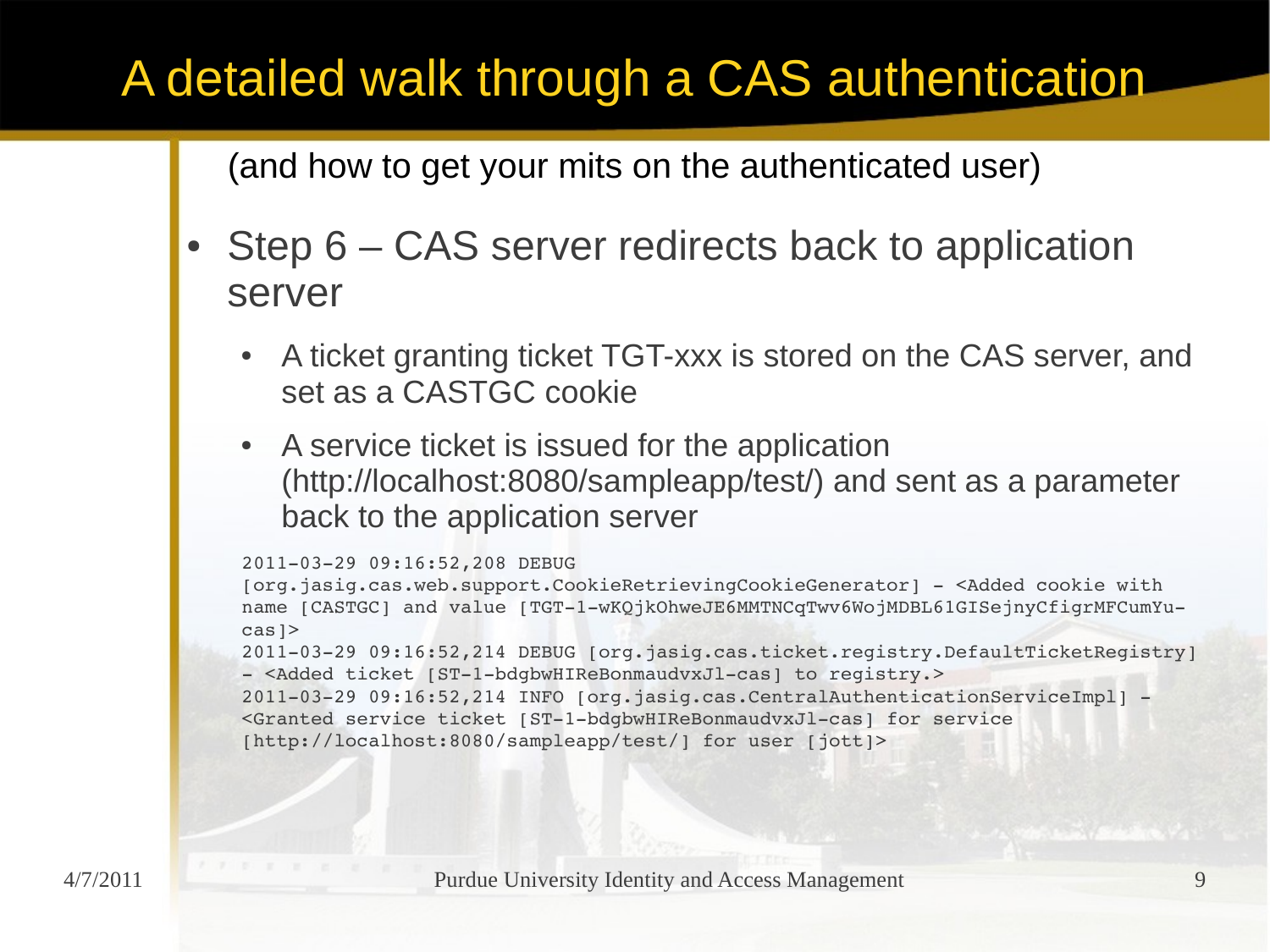- Step 7 browser re-requests url from application server, with a CAS service ticket
	- Application server still has not yet established a session, so CAS client takes control
	- CAS client sees a ticket parameter in the url, that can be checked with the CAS server
	- CAS service ticket is only valid one time, and the CAS client needs to use it within 90 seconds or it will expire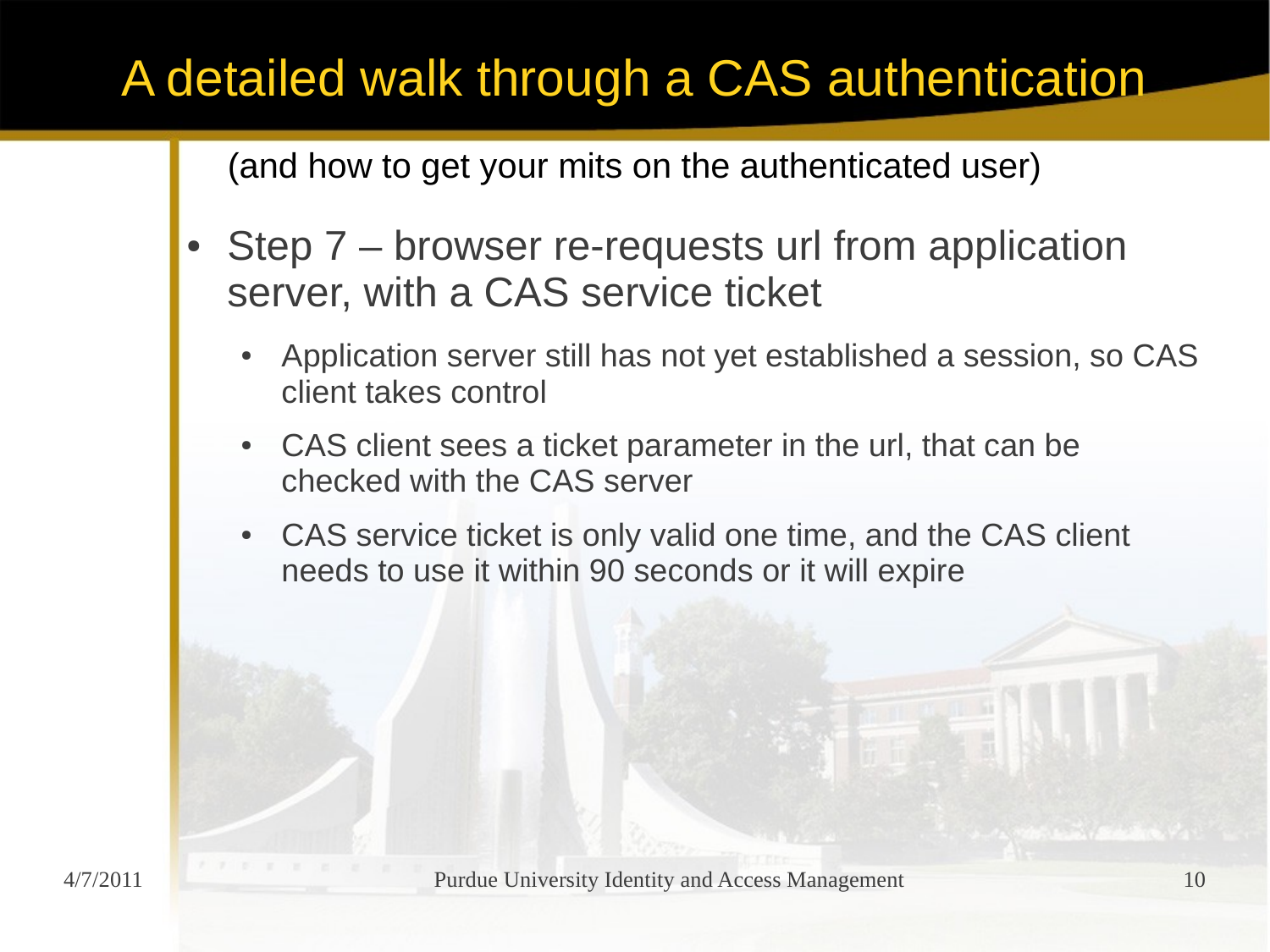(and how to get your mits on the authenticated user)

- Step 8 application server checks CAS service ticket sent by browser in url
	- CAS client preparing to check service ticket:

20110329 09:16:52,231 DEBUG [org.jasig.cas.client.validation.Cas20ProxyReceivingTicketValidationFilter] -<Attempting to validate ticket: ST-1-bdgbwHIReBonmaudvxJl-cas> 20110329 09:16:52,232 DEBUG

[org.jasig.cas.client.validation.Cas20ServiceTicketValidator] <Constructing validation url: https://www.purdue.edu/apps/account/cas-server-uber-webapp-3.4.6/serviceValidate?ticket=ST-1-bdgbwHIReBonmaudvxJl-cas&service=http%3A%2F %2Flocalhost%3A8080%2Fsampleapp%2Ftest%2F>

#### • CAS server access log:

 $127.0.0.1 - [29/Mar/2011:09:16:52 -0400]$  "GET /cas-server-uber-webapp-3.4.6/serviceValidate?ticket=ST-1-bdgbwHIReBonmaudvxJl-cas&service=http%3A%2F %2Flocalhost%3A8080%2Fsampleapp%2Ftest%2F HTTP/1.1" 200 281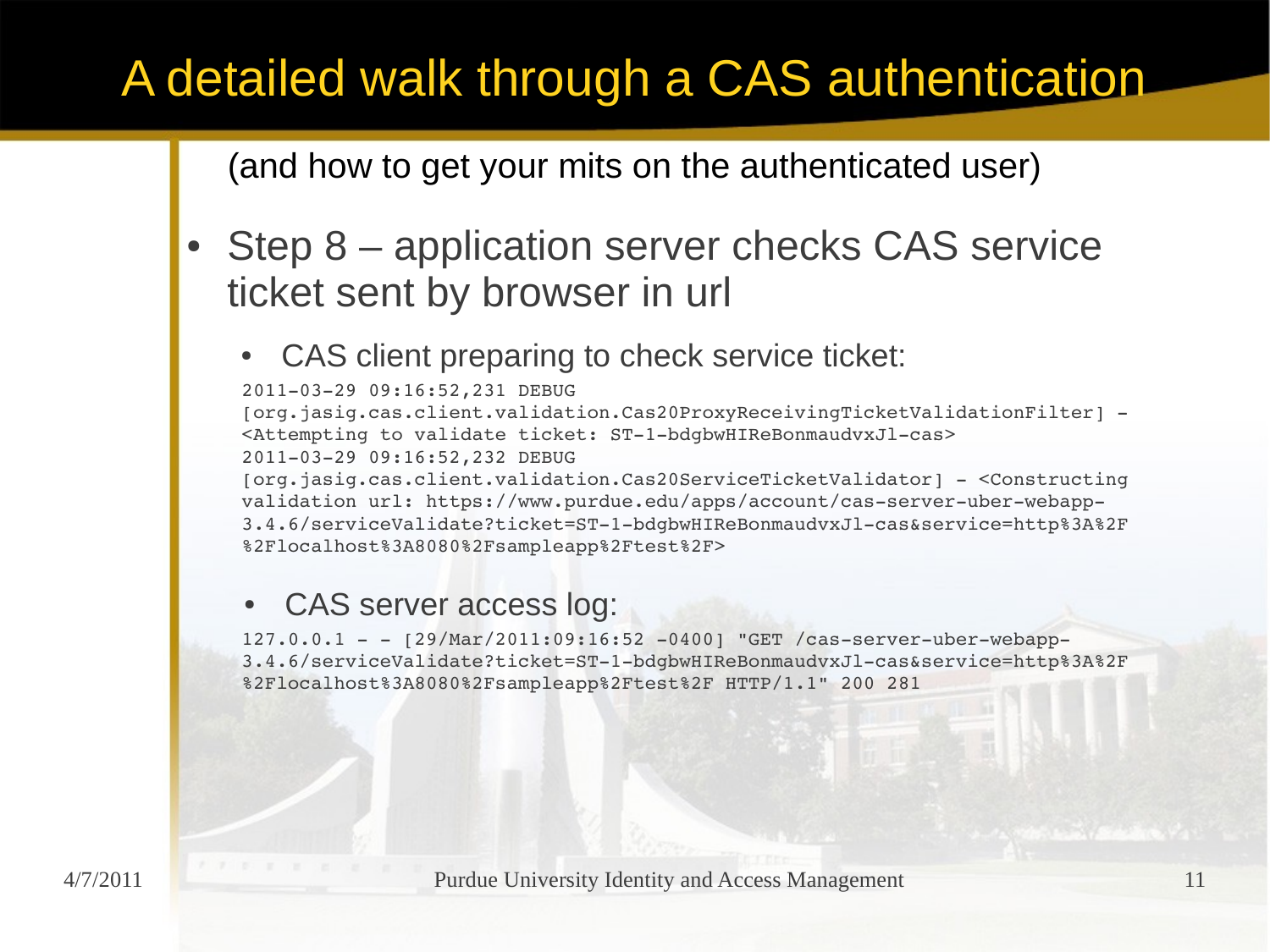(and how to get your mits on the authenticated user)

### Step 9 – CAS server responds to ticket check

• CAS server response (notice the NEW attributes!):

```
20110329 09:16:52,327 DEBUG 
[org.jasig.cas.client.validation.Cas20ServiceTicketValidator]  <Server response: 
<cas:serviceResponse xmlns:cas='http://www.yale.edu/tp/cas'>
     <cas:authenticationSuccess>
          <cas:user>jott</cas:user>
          <cas:attributes>
               <cas:email>jott@purdue.edu</cas:email>
               <cas:i2a2characteristics>0,3592,2000</cas:i2a2characteristics>
               <cas:lastname>Ott</cas:lastname>
               <cas:firstname>Jeffrey A</cas:firstname>
               <cas:fullname>Jeffrey A Ott</cas:fullname>
               <cas:puid>0012345678</cas:puid>
          </cas:attributes>
     </cas:authenticationSuccess>
</cas:serviceResponse>
>
```
• You can test this now yourself against the new CAS server version 3.4.6 (which will become production in May 2011):

https://www.purdue.edu/apps/account/cas-server-uber-webapp-3.4.6/login https://www.purdue.edu/apps/account/cas-server-uber-webapp-3.4.6/serviceValidate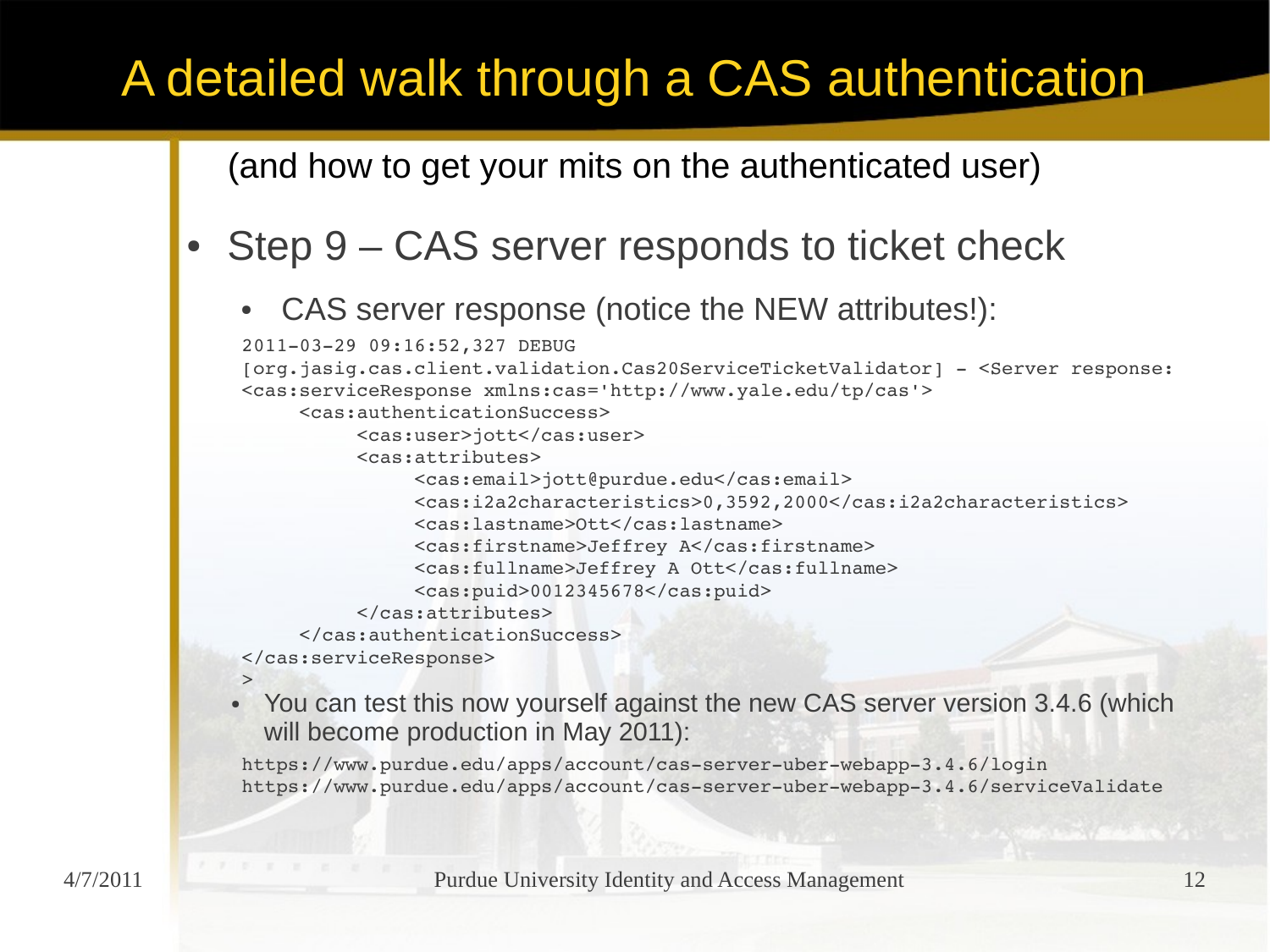(and how to get your mits on the authenticated user)

### Step 10 – application server sends requested page

- Some CAS clients (including the Java CAS client) can be configured to redirect the browser to the same url, but without the ticket parameter
- Application server access log:

```
0:0:0:0:0:0:1 - - [29/Mar/2011:09:16:52 -0400] "GET /sampleapp/test/?ticket=ST-1-
bdgbwHIReBonmaudvxJl-cas HTTP/1.1" 302 -
0:0:0:0:0:0:0:1 - - [29/Mar/2011:09:16:52 -0400] "GET /sampleapp/test/ HTTP/1.1"
200 202
```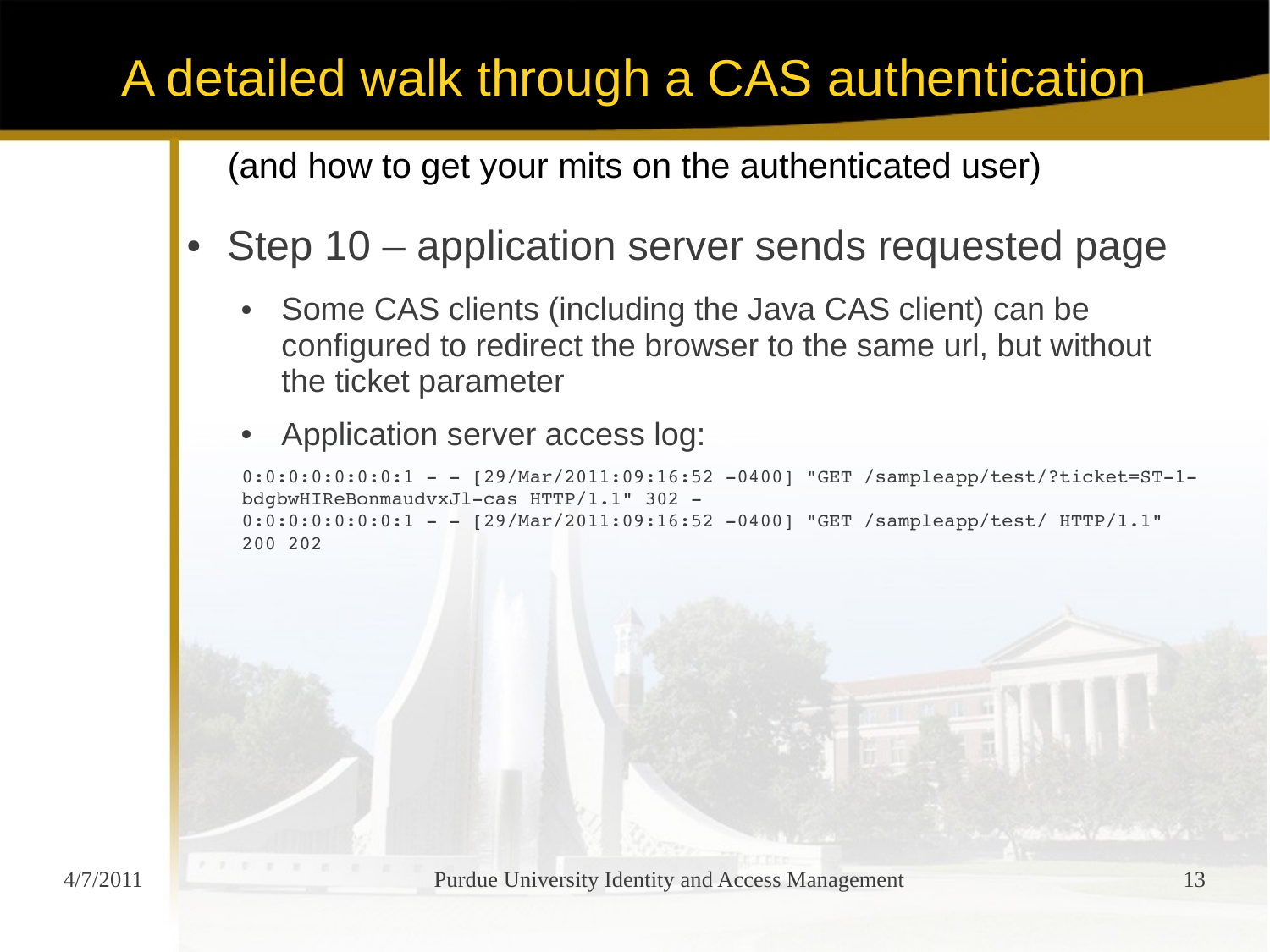(and how to get your mits on the authenticated user)

### Java CAS client

- https://wiki.jasig.org/display/CASC/CAS+Client+for+Java+3.1
- Previous example used version 3.1.10
- Looking at one CAS client will help understand how any of them will need configured
- Next two slides show the web.xml to configure the Java CAS client for the previous example: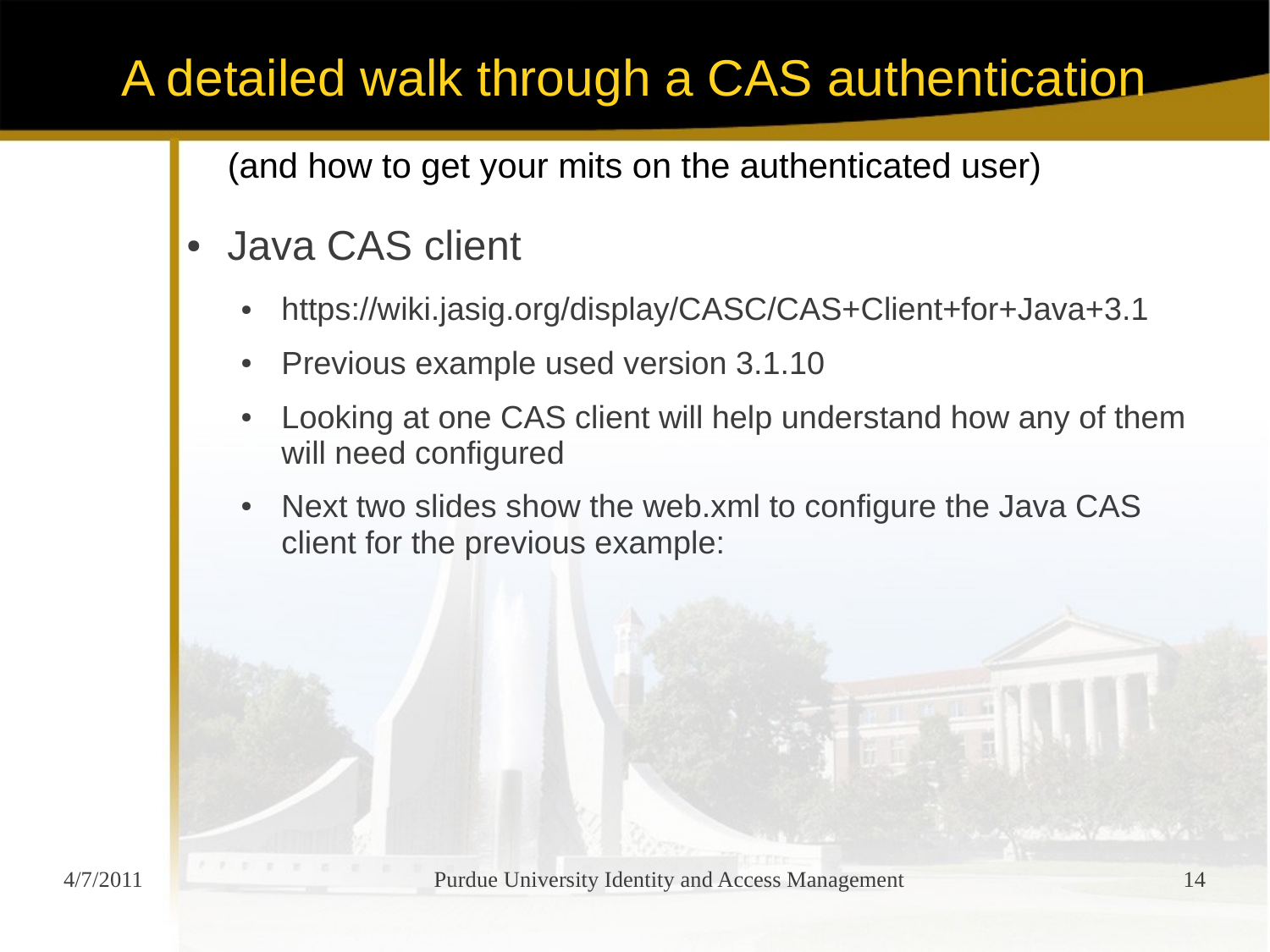```
Purdue University Identity and Access Management 15
                   (and how to get your mits on the authenticated user)
<filter>
     <filter-name>CAS Authentication Filter</filter-name>
     <filterclass>org.jasig.cas.client.authentication.AuthenticationFilter</filterclass>
     \langleinit-param>
          <param-name>casServerLoginUrl</param-name>
          <param-value>https://www.purdue.edu/apps/account/cas-server-uber-webapp-3.4.6/login</param-value>
     \langleinit-param>
     <init-param>
          <param-name>serverName</param-name>
          <param-value>http://localhost:8080</param-value>
     \langleinit-param>
</filter>
<filter>
     <filtername>CAS Validation Filter</filtername>
     <filterclass>org.jasig.cas.client.validation.Cas20ProxyReceivingTicketValidationFilter</filterclass>
     <init-param>
          <param-name>casServerUrlPrefix</param-name>
          <param-value>https://www.purdue.edu/apps/account/cas-server-uber-webapp-3.4.6</param-value>
     \langleinit-param>
     \langleinit-param>
          <param-name>serverName</param-name>
          <param-value>http://localhost:8080</param-value>
     \langleinit-param>
     <sub>init-param</sub></sub>
          <param-name>redirectAfterValidation</param-name>
          <param-value>true</param-value>
     \langleinit-param>
     <init-param>
          <param-name>exceptionOnValidationFailure</param-name>
          <param-value>false</param-value>
     \langleinit-param>
</filter2011
```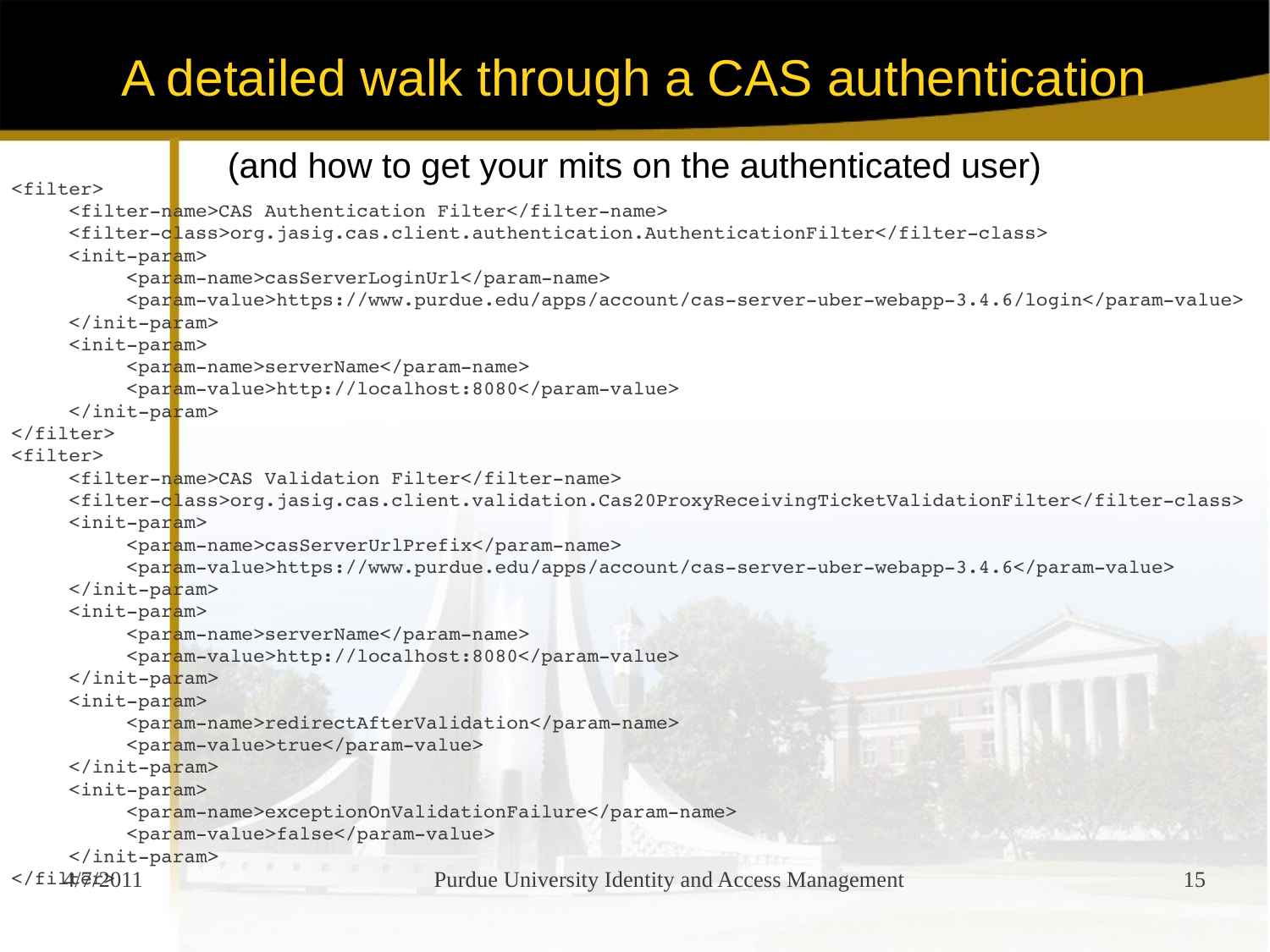```
(and how to get your mits on the authenticated user)
  Continued web.xml for Java CAS client
   configuration:
<filter>
    <filter-name>CAS HttpServletRequest Wrapper Filter</filter-name>
    <filterclass>org.jasig.cas.client.util.HttpServletRequestWrapperFilter</filterclass>
</filter>
<filter-mapping>
    <filter-name>CAS Authentication Filter</filter-name>
    <url-pattern>/test/*</url-pattern>
</filter-mapping>
<filter-mapping>
    <filtername>CAS Validation Filter</filtername>
    <url-pattern>/test/*</url-pattern>
\langlefilter-mapping>
<filter-mapping>
    <filter-name>CAS HttpServletRequest Wrapper Filter</filter-name>
    <url-pattern>/test/*</url-pattern>
</filter-mapping>
```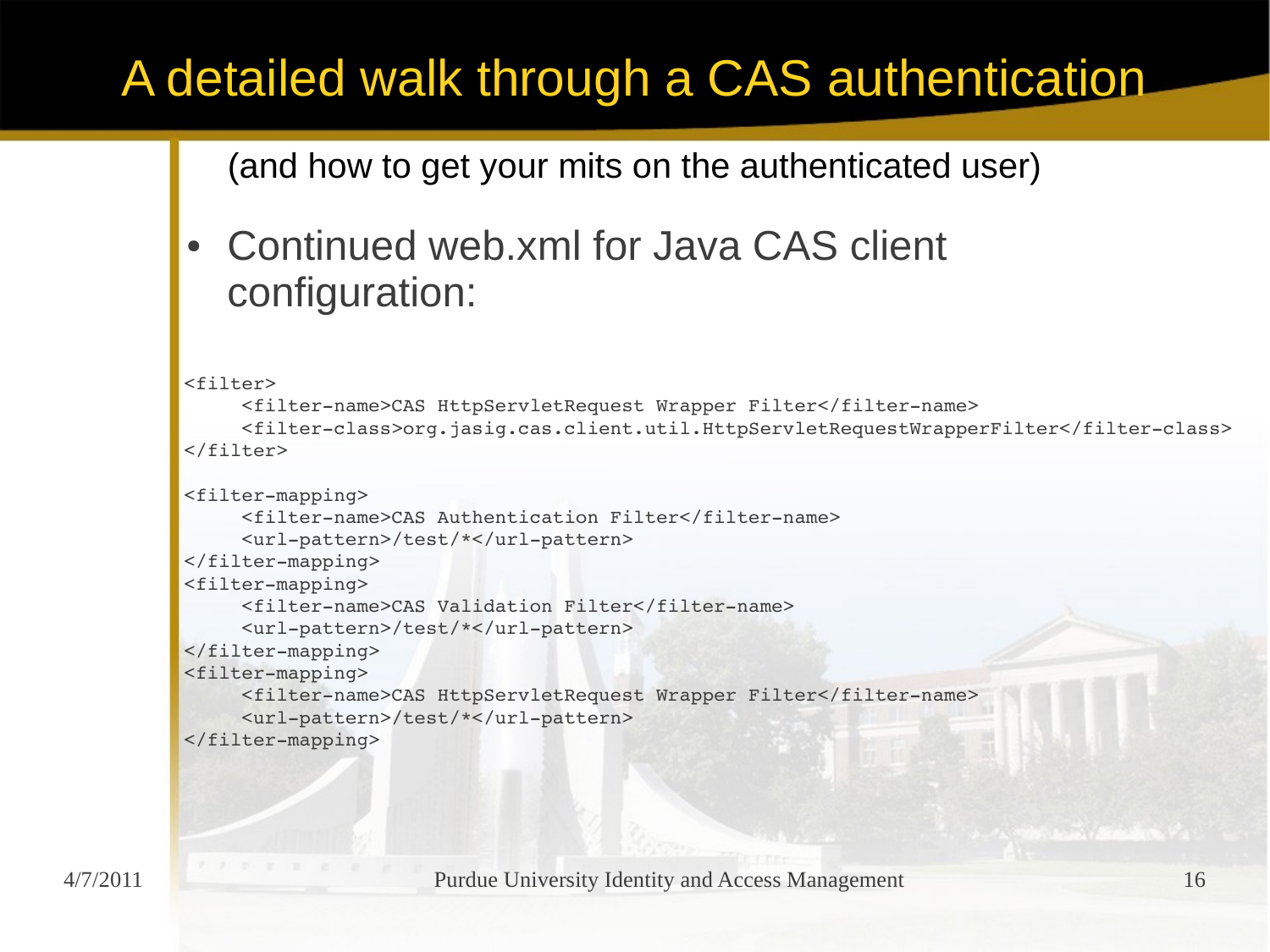- CAS is not just for web applications
	- Browsers hold CAS state with a cookie (called CASTGC that holds a CAS ticket granting ticket – TGT), but any client, such as a mobile app, can obtain and store a TGT
	- See https://wiki.jasig.org/display/CASUM/RESTful+API
	- Example:

```
POST a username and password to https://CAS_SERVER_URL/v1/tickets
(with "Accept: text/plain" as a header)
And if the login/password check out, the server sends back
201 Created
Location: https://CAS_SERVER_URL/v1/tickets/{TGT id}
If authentication fails, the server returns back a 400 code
```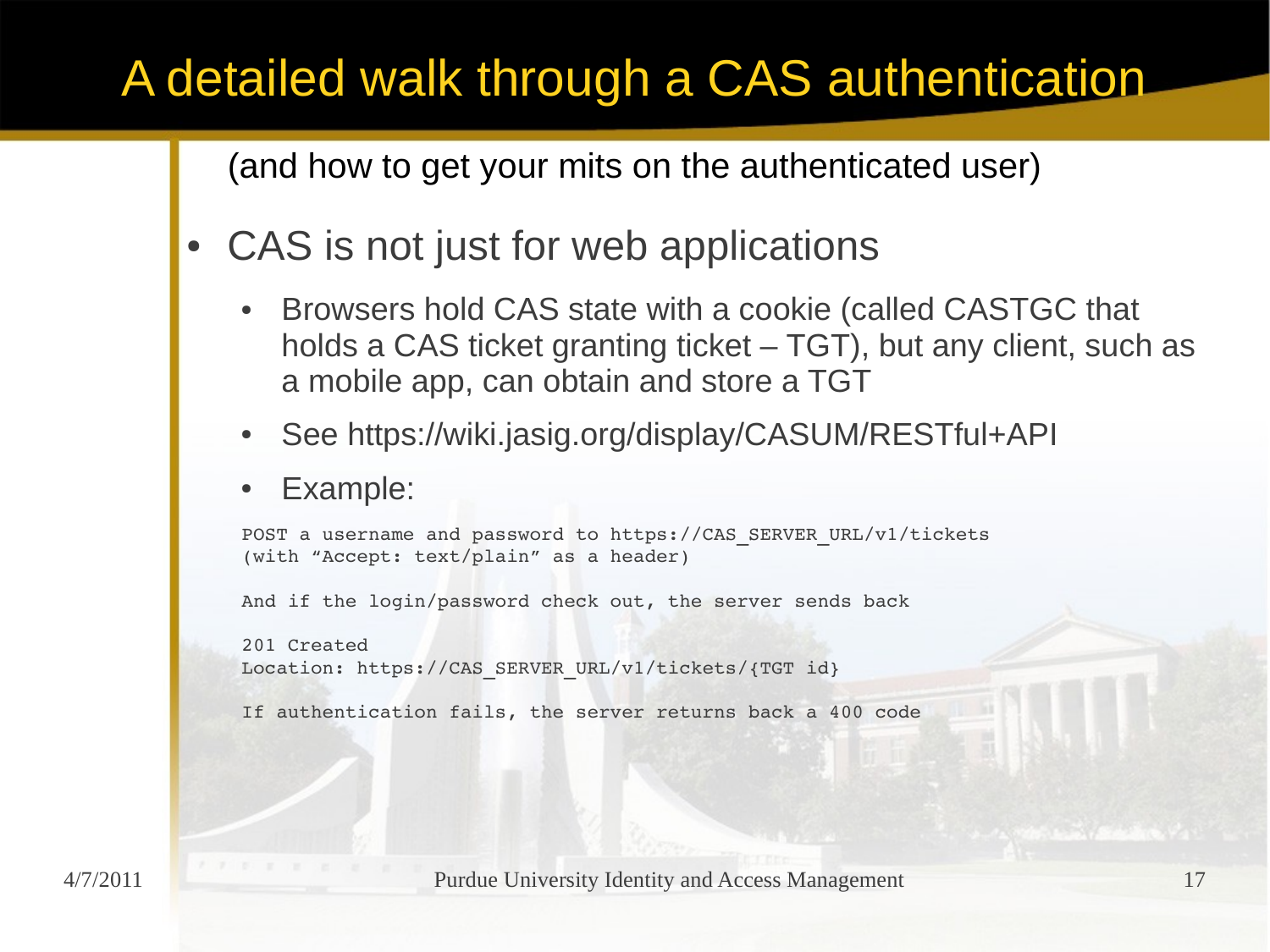(and how to get your mits on the authenticated user)

- Initiatives for later this year:
	- Ability to use Boilerkey for CAS authentication:
		- If Boilerkey is used, CAS server will expose an extra attribute returned by the ticket check that indicates that the authentication was a Boilerkey authentication

https://www.purdue.edu/apps/account/IAMO/Purdue CareerAccount BoilerKey.jsp

- Separate mobile app CAS login page
- Application server administrators will be able to manage CAS ticket check server lists via web page
- Check for more at:
	- https://www.purdue.edu/apps/account/docs/CAS/CAS\_information.jsp